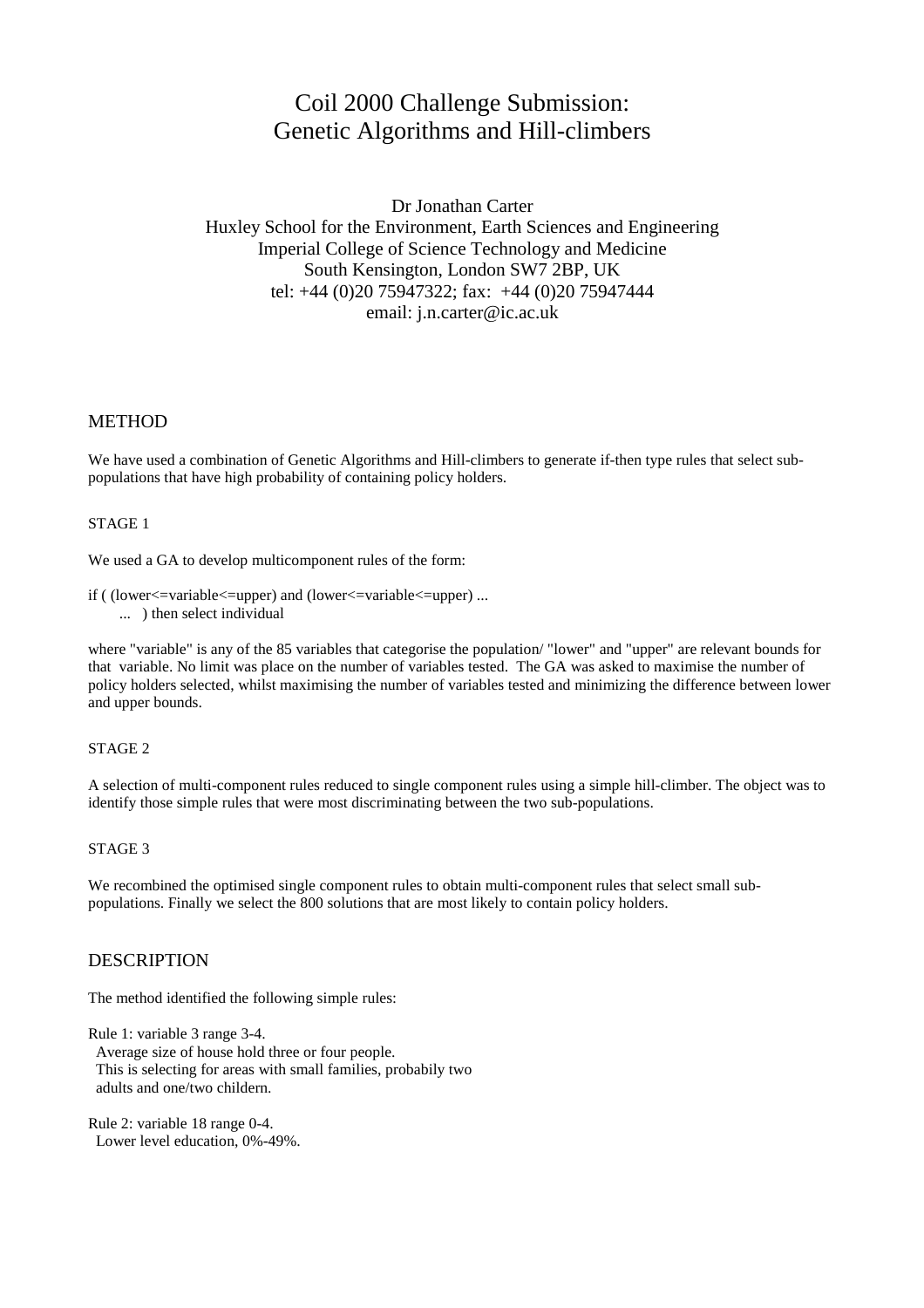This is selecting area in which people with lower education are poorly represented, ie wealthier areas.

Rule 3: variable 21 range 0-0. Farmers, 0%. This appears to select against country areas, ie those with farmers.

Rule 4: variable 29 range 0-1. Social Class D, 0%-10%. This is selecting for areas with few in social class D.

Rule 5: variable 34 range 0-2. No car, 0%-23%. This is choosing areas where most households have cars.

Rule 6: variable 37 range 0-2. Income <30000, 0%-23%. This is selecting against areas with low incomes, ie choosing wealthy areas.

Rule 7: variable 47 range 6-6. Contribution to car policies, 1000-4999. This is selecting areas with a particular attitude to buying car insurance.

Rule 8: variable 65 range 1-1. Number of third party insurers, one company. This selects areas where an individual buys third party insurance from one company only.

Rule 9: variable 9 range 1-2. Number of car policies, 1-2. This is selecting areas where most households have one or two separate car insurance policies.

# PREDICTION AND SELECTION

Applying these rules to the two test populations gives the following statistics:

| <b>Training Population</b> |                                                                   |       |      |       |  |
|----------------------------|-------------------------------------------------------------------|-------|------|-------|--|
|                            | Rule Policy holders Non-policy holders Total selected Probability |       |      |       |  |
| 1                          | 221                                                               | 3118  | 3339 | 6.6%  |  |
| 2                          | 219                                                               | 2521  | 2740 | 8.0%  |  |
| 3                          | 284                                                               | 3892  | 4176 | 7.3%  |  |
| $\overline{4}$             | 286                                                               | 3884  | 4170 | 6.9%  |  |
| 5                          | 277                                                               | 3574  | 3851 | 7.2%  |  |
| 6                          | 243                                                               | 2785  | 3028 | 8.0%  |  |
| 7                          | 262                                                               | 2057  | 2319 | 11.3% |  |
| 8                          | 201                                                               | 2133  | 2334 | 8.6%  |  |
| 9                          | 275                                                               | 2475  | 2750 | 10.0% |  |
|                            |                                                                   |       |      |       |  |
|                            | Rule Selected population Expected policy holders                  |       |      |       |  |
|                            | 2306                                                              | 152.6 |      |       |  |

| 2 | 1825 | 145.9 |
|---|------|-------|
|   |      |       |

| 3 | 2809 | 205.0 |
|---|------|-------|
|---|------|-------|